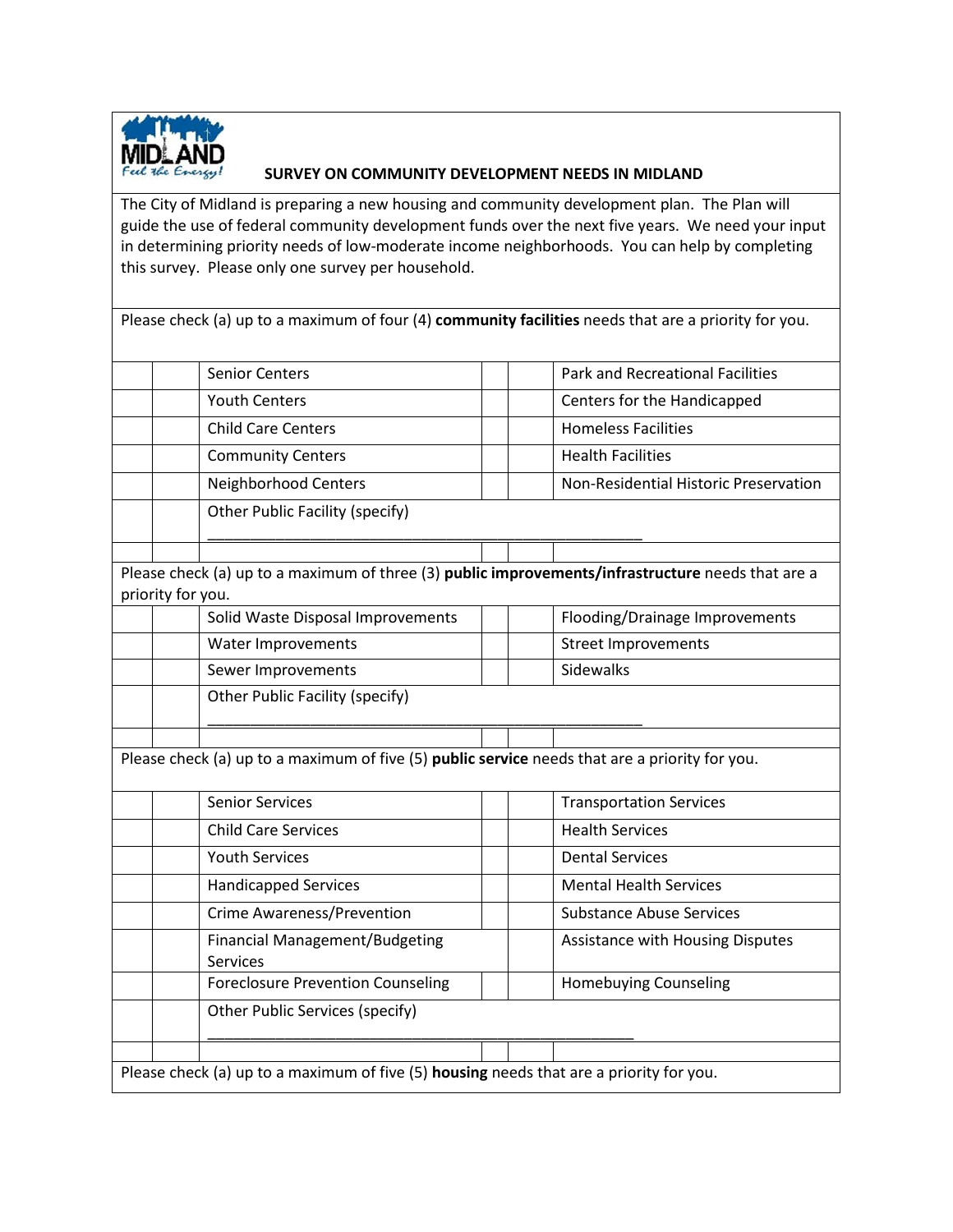|                                                                                                                                                                                                |  | More Rental Assistance Programs                                                       |  |  | Assistance on Major Home                      |  |  |  |
|------------------------------------------------------------------------------------------------------------------------------------------------------------------------------------------------|--|---------------------------------------------------------------------------------------|--|--|-----------------------------------------------|--|--|--|
|                                                                                                                                                                                                |  |                                                                                       |  |  | Improvements                                  |  |  |  |
|                                                                                                                                                                                                |  | Rental Housing for<br>Seniors/Handicapped                                             |  |  | <b>Assistance with Minor Repairs</b>          |  |  |  |
|                                                                                                                                                                                                |  | More Affordable Rental                                                                |  |  | <b>Screening for Lead Poisoning</b>           |  |  |  |
|                                                                                                                                                                                                |  | Housing/Apartments                                                                    |  |  |                                               |  |  |  |
|                                                                                                                                                                                                |  | Home Purchase Assistance                                                              |  |  | Mortgage/Utility Assistance                   |  |  |  |
|                                                                                                                                                                                                |  | More Affordable Homes to Buy                                                          |  |  | Shelter for the Homeless                      |  |  |  |
|                                                                                                                                                                                                |  | <b>Other Housing Needs (specify)</b>                                                  |  |  |                                               |  |  |  |
|                                                                                                                                                                                                |  |                                                                                       |  |  |                                               |  |  |  |
|                                                                                                                                                                                                |  | Continue on Reverse Side                                                              |  |  |                                               |  |  |  |
|                                                                                                                                                                                                |  | City of Midland Community Development Survey, Page 2                                  |  |  |                                               |  |  |  |
|                                                                                                                                                                                                |  |                                                                                       |  |  |                                               |  |  |  |
|                                                                                                                                                                                                |  | Please check (a) up to a maximum of four (4) other needs that are a priority for you. |  |  |                                               |  |  |  |
|                                                                                                                                                                                                |  | Removal of Dilapidated Structures                                                     |  |  | <b>Rehabilitation of Commercial Buildings</b> |  |  |  |
|                                                                                                                                                                                                |  | Mowing and Clearing Unsightly                                                         |  |  | Infrastructure for Development                |  |  |  |
|                                                                                                                                                                                                |  | properties                                                                            |  |  | Projects                                      |  |  |  |
|                                                                                                                                                                                                |  | Code Enforcement                                                                      |  |  | <b>Employment Training</b>                    |  |  |  |
|                                                                                                                                                                                                |  | <b>Business Loan Program</b>                                                          |  |  | <b>Technical Assistance to Businesses</b>     |  |  |  |
|                                                                                                                                                                                                |  | Small Business / Micro-Enterprise<br>Assistance                                       |  |  |                                               |  |  |  |
|                                                                                                                                                                                                |  | <b>Other Needs</b>                                                                    |  |  |                                               |  |  |  |
|                                                                                                                                                                                                |  | (specify)                                                                             |  |  |                                               |  |  |  |
|                                                                                                                                                                                                |  |                                                                                       |  |  |                                               |  |  |  |
| Please let us know of specific locations where any of the above are needed. Or, if you have any other<br>comments please write them below. You may also submit a separate sheet with comments. |  |                                                                                       |  |  |                                               |  |  |  |
|                                                                                                                                                                                                |  |                                                                                       |  |  |                                               |  |  |  |
|                                                                                                                                                                                                |  |                                                                                       |  |  |                                               |  |  |  |
|                                                                                                                                                                                                |  |                                                                                       |  |  |                                               |  |  |  |
|                                                                                                                                                                                                |  |                                                                                       |  |  |                                               |  |  |  |
|                                                                                                                                                                                                |  |                                                                                       |  |  |                                               |  |  |  |
|                                                                                                                                                                                                |  |                                                                                       |  |  |                                               |  |  |  |
|                                                                                                                                                                                                |  |                                                                                       |  |  |                                               |  |  |  |
|                                                                                                                                                                                                |  |                                                                                       |  |  |                                               |  |  |  |
|                                                                                                                                                                                                |  |                                                                                       |  |  |                                               |  |  |  |
|                                                                                                                                                                                                |  |                                                                                       |  |  |                                               |  |  |  |
|                                                                                                                                                                                                |  |                                                                                       |  |  |                                               |  |  |  |
|                                                                                                                                                                                                |  |                                                                                       |  |  |                                               |  |  |  |
|                                                                                                                                                                                                |  |                                                                                       |  |  |                                               |  |  |  |